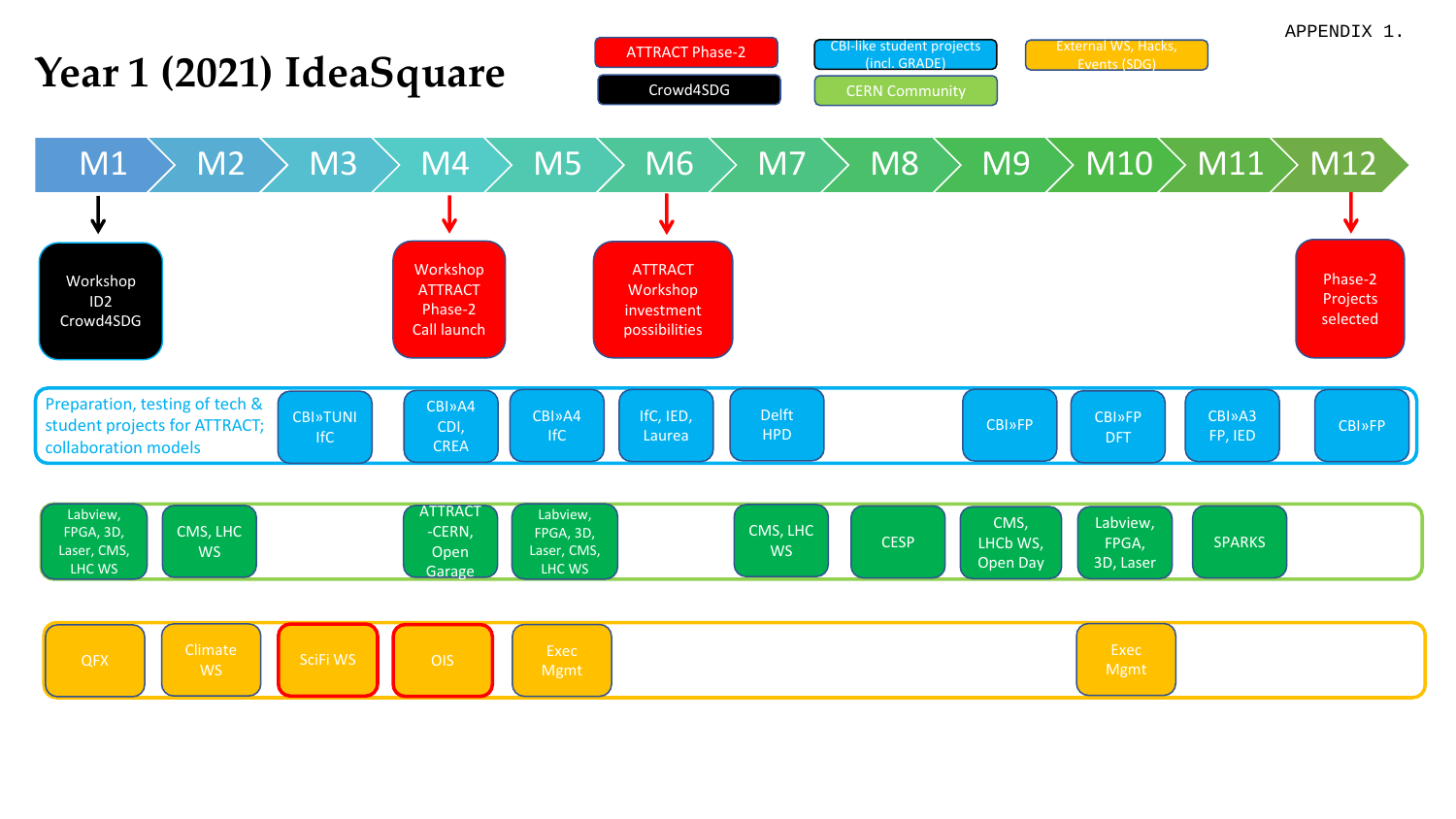| <b>Year 2 (2022)</b>                                                                                                             | <b>ATTRACT Phase-2</b><br>Crowd4SDG | <b>CBI-like student</b><br>External WS, Hacks,<br>Events (SDG)<br>projects<br><b>CERN Community</b> |                                                                                                          |
|----------------------------------------------------------------------------------------------------------------------------------|-------------------------------------|-----------------------------------------------------------------------------------------------------|----------------------------------------------------------------------------------------------------------|
| M3<br>M4<br>M1<br>M <sub>2</sub>                                                                                                 | M5<br>M7<br>M6                      | M9<br>M8                                                                                            | $\overline{\rm \mid M10~} \rangle$ $\overline{\rm \mid M11~} \rangle$ $\overline{\rm \mid M12~} \rangle$ |
| Kick-off<br>Start and continuation of Young Innovator &<br>Phase-2<br><b>Entrepreneurs student projects</b><br>projects<br>start |                                     |                                                                                                     | <b>WS Young</b><br>Innovators                                                                            |
| Continue developing CBI-like concepts for<br><b>CBIx</b><br>citizen scientists                                                   |                                     |                                                                                                     |                                                                                                          |
| Special<br>Continue CBI-like activities; organize special<br><b>Student</b><br>events for ATTRACT; new collaborations            | Event                               |                                                                                                     | Special<br><b>Student</b><br>Event                                                                       |
| Continue organizing CERN-targeted offerings                                                                                      |                                     |                                                                                                     | <b>SPARKS</b>                                                                                            |

Continue hosting SDG WS, Hacks; Exec Mgmt offerings; pilots for Science Gateway

More detailed breakdown expected to be similar to 2021 More detailed breakdown expected to be similar to 2021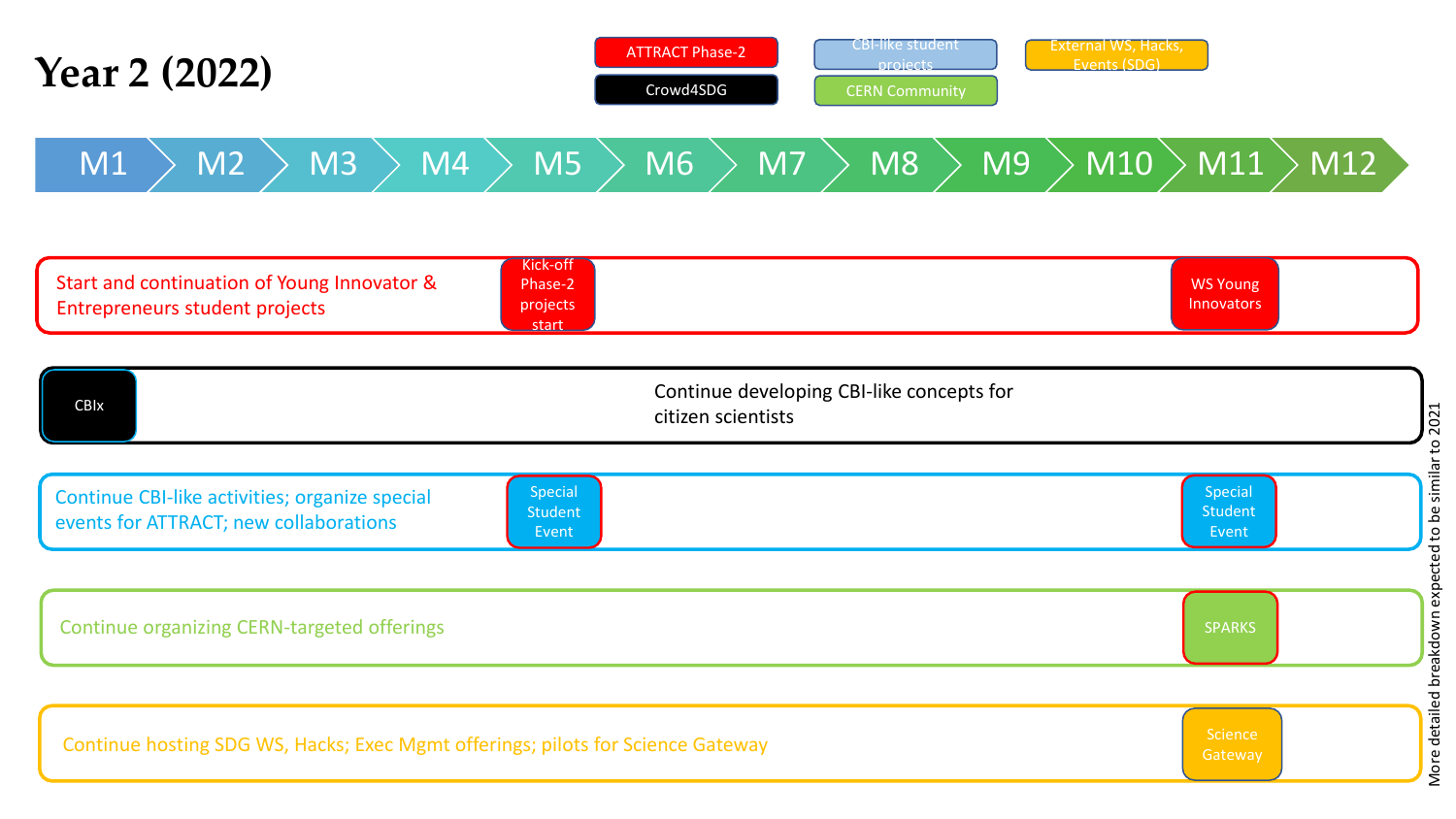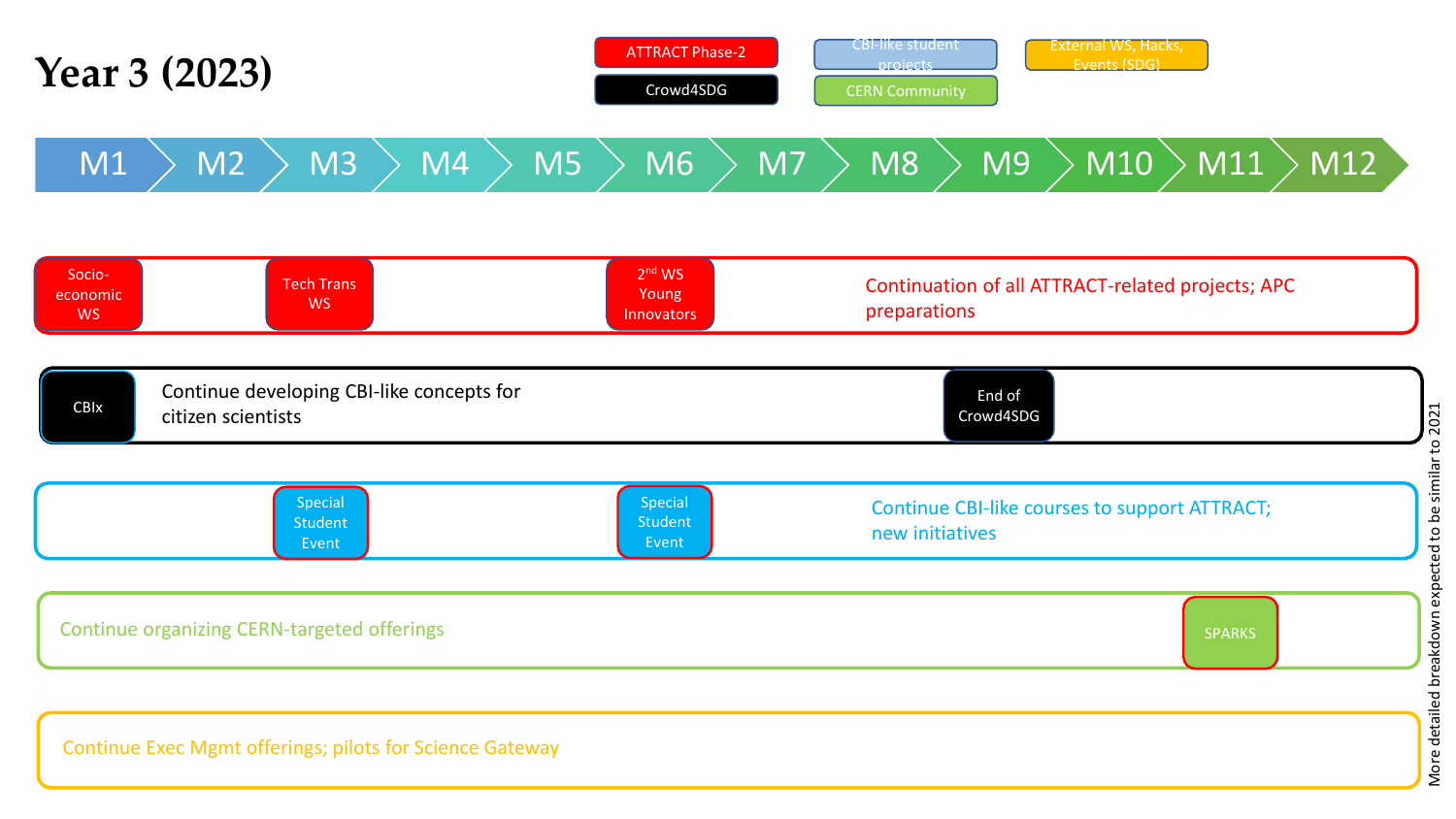## **Year 4 (2024)**



More detailed breakdown expected to be similar to 2021 More detailed breakdown expected to be similar to 2021